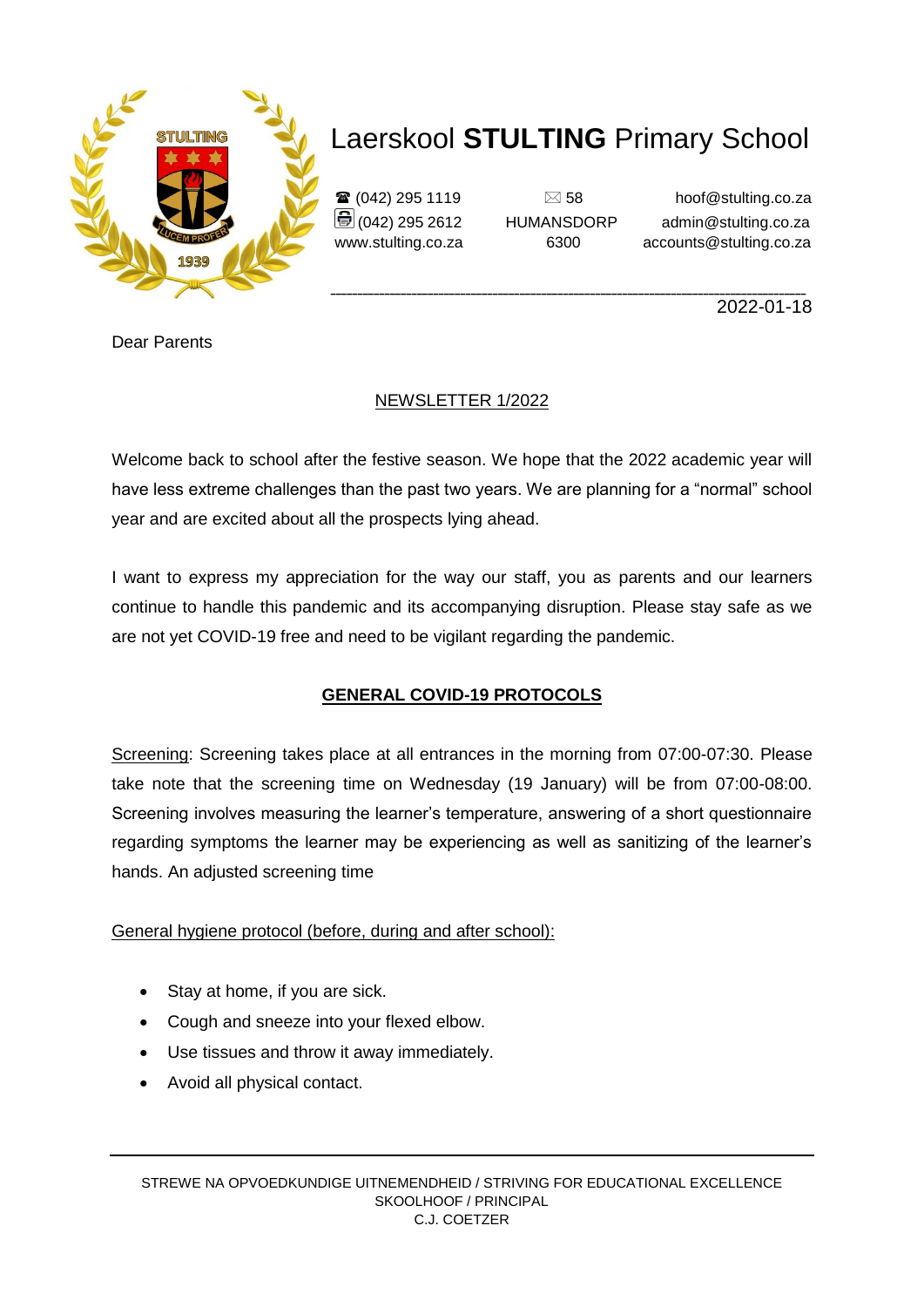

 $\mathbf{\widehat{a}}$  (042) 295 1119  $\Box$  58 hoof@stulting.co.za  $\bigcirc$  (042) 295 2612 HUMANSDORP admin@stulting.co.za www.stulting.co.za 6300 accounts@stulting.co.za

- Maintain a physical distance of 1m throughout.
- Masks and / or face shields must be worn throughout.
- Avoid touching your eyes, nose and mouth.
- Wash hands regularly and thoroughly with soap and water and / or use hand sanitizers.
- Sanitize work surfaces and articles touched regularly.

#### **ACADEMIC**

Academic school year 2022: Schools will reopen for learners on Wednesday 19 January with an adjusted starting time of 08:00. Normal school hours will resume on Thursday 20 January and they are as follows:

| Gr. RR-2: | $07:30 - 13:02$ |
|-----------|-----------------|
| Gr. 3:    | $07:30 - 13:32$ |
| Gr. 4-7:  | $07:30 - 14:00$ |

| School entrances: |                               | School exits: |                         |
|-------------------|-------------------------------|---------------|-------------------------|
| Gr. RR-3:         | Piet Uys Street (07:00-07:30) | Gr. RR-3:     | Piet Uys Street (13:00) |
| Gr. 4-7:          | Heugh Street (07:00-07:30)    | Gr. 4-5:      | Piet Uys Street (13:30) |
|                   |                               | Gr. 6-7:      | Heugh Street (13:30)    |

*Beyond these times, learners must enter the school via the office.* 

Learners attending Stulting for the first time: All new learners who have already been accepted at the school must report to the school hall between 07:00 and 08:00 on Wednesday 19 January. Please use the Piet Uys Street entrance (Hall entrance gates).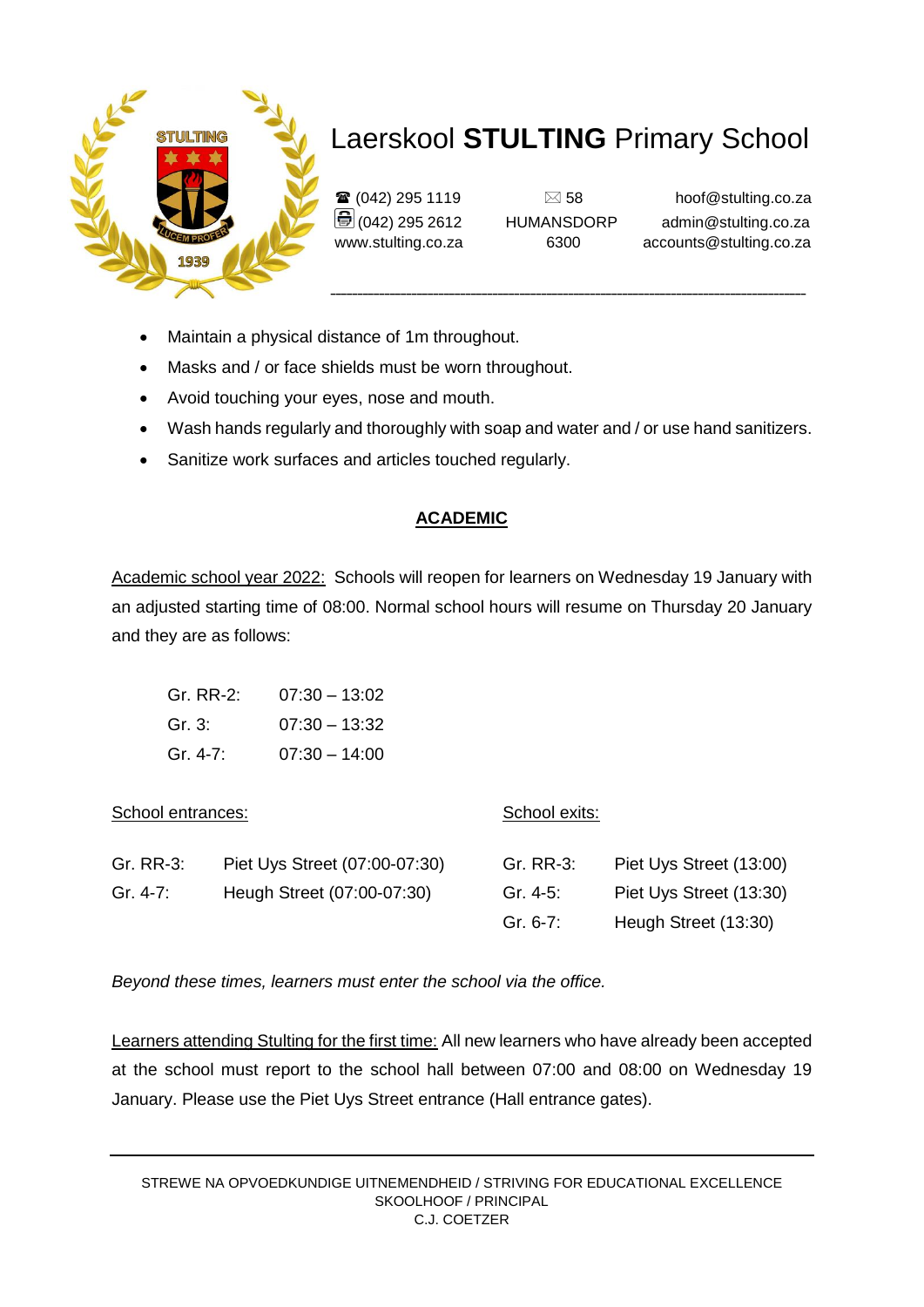

 $\mathbf{\widehat{a}}$  (042) 295 1119  $\Box$  58 hoof@stulting.co.za  $\bigcirc$  (042) 295 2612 HUMANSDORP admin@stulting.co.za www.stulting.co.za 6300 accounts@stulting.co.za

There will be a short assembly for all new learners attending our school in the school hall on Wednesday commencing at 08:15. Parents of new learners are welcome to attend.

#### First School Day Procedure:

Gr. RR: Entry in Piet Uys Street between 07:00-08:00.

 One parent per learner will be allowed to accompany the learner to the Gr. RR class. Teacher Shene will receive the learners and complete the COVID-19 Protocols.

Gr. R: Entry in Piet Uys Street between 07:00-08:00.

 One parent per learner will be allowed to accompany the learner to the Gr. R class. Teacher Rienie and Joselle will receive the learners and complete the COVID-19 Protocols.

Gr. 1-3: Entry in Piet Uys Street between 07:00-08:00.

Only Gr. 1 parents and parents of new learners who will be attending the assembly in the school hall will be allowed to enter the school grounds. No other parents will be allowed onto the school grounds. COVID-19 protocols will be administered throughout.

- Gr. 4-7: Entry in Heugh Road between 07:00-08:00.
	- New learners to use the Piet Uys Street entrance and report to the hall foyer.
	- Only parents of new learners who will be attending the assembly in the school hall will be allowed to enter the school grounds.

No other parents will be allowed onto the school grounds.

COVID-19 protocols will be administered throughout.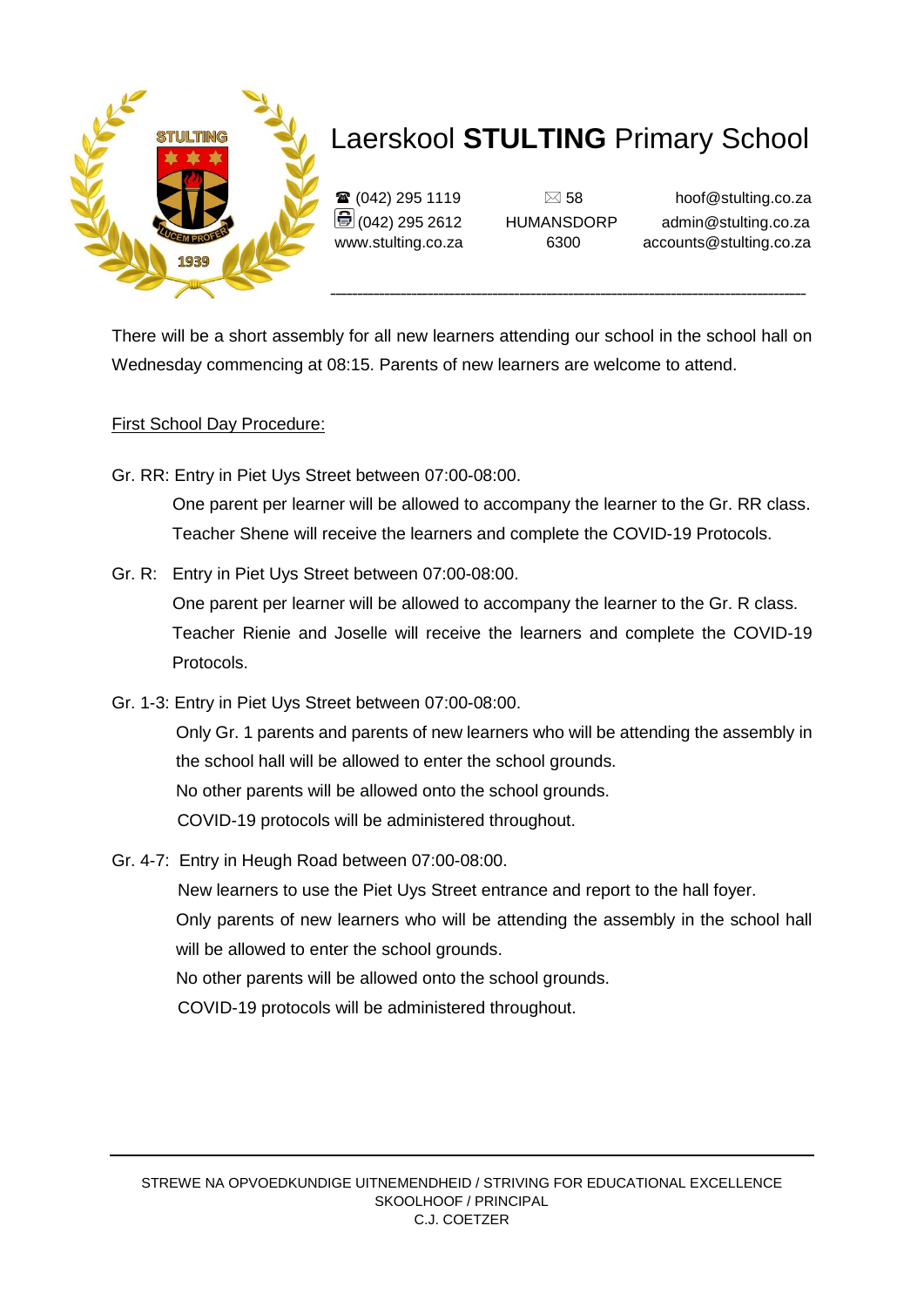

 $\mathbf{\widehat{a}}$  (042) 295 1119  $\Box$  58 hoof@stulting.co.za (042) 295 2612 HUMANSDORP admin@stulting.co.za www.stulting.co.za 6300 accounts@stulting.co.za

School uniform: All learners are to attend school from Wednesday 19 January to Friday 21 January in their school sports clothing. Gr. 1's will wear their full summer school uniform on Wednesday 19 January and sports clothing on Thursday and Friday.

Parent Teacher Meetings: The meetings all start at 18:00 and will take place in your child's register class. We request that *only one parent per child* attend. Screening will begin at 17:30. Please allow time for this and wear your mask. Access to the school building will be as follows:

- Foundation Phase parents: Piet Uys Street entrance (Hall)
- Intersen Phase parents: Heugh Street entrance
- Parking: Piet Uys Street, Heugh Street and on the rugby field.

Stulting Coding and Robotics Club: Please take note that this club will offer additional exposure to learners wanting to learn more about the subject and take part in national competitions. The club is also open to learners from other schools. The club lessons for Gr. 1 to 7 learners will be at school on Mondays from 16:00 to 17:00 at a cost of R 100 per lesson. Please contact the school or the educator in charge Mr Tiaan (0785321436) for more information.

#### **FINANCES**

School Fees 2022: Thank you to all our parents who so diligently pay their school fees. Annual school fee 2022: *R 15 306* (Gr. 1-7) and *R 15 972* (Gr. RR/R) per child per year. A once-off book fee of *R 500* (Gr. RR-7) is payable in January.

School Fees are payable in advance. Please use the following banking details for monthly payments. NEDBANK, Account #: 126 3020 119, Branch #: 126-317, Reference: Your school reference number (appears on your school fee account). Please contact the school office at [skoolfooie@stulting.co.za](mailto:skoolfooie@stulting.co.za) for any financial queries.